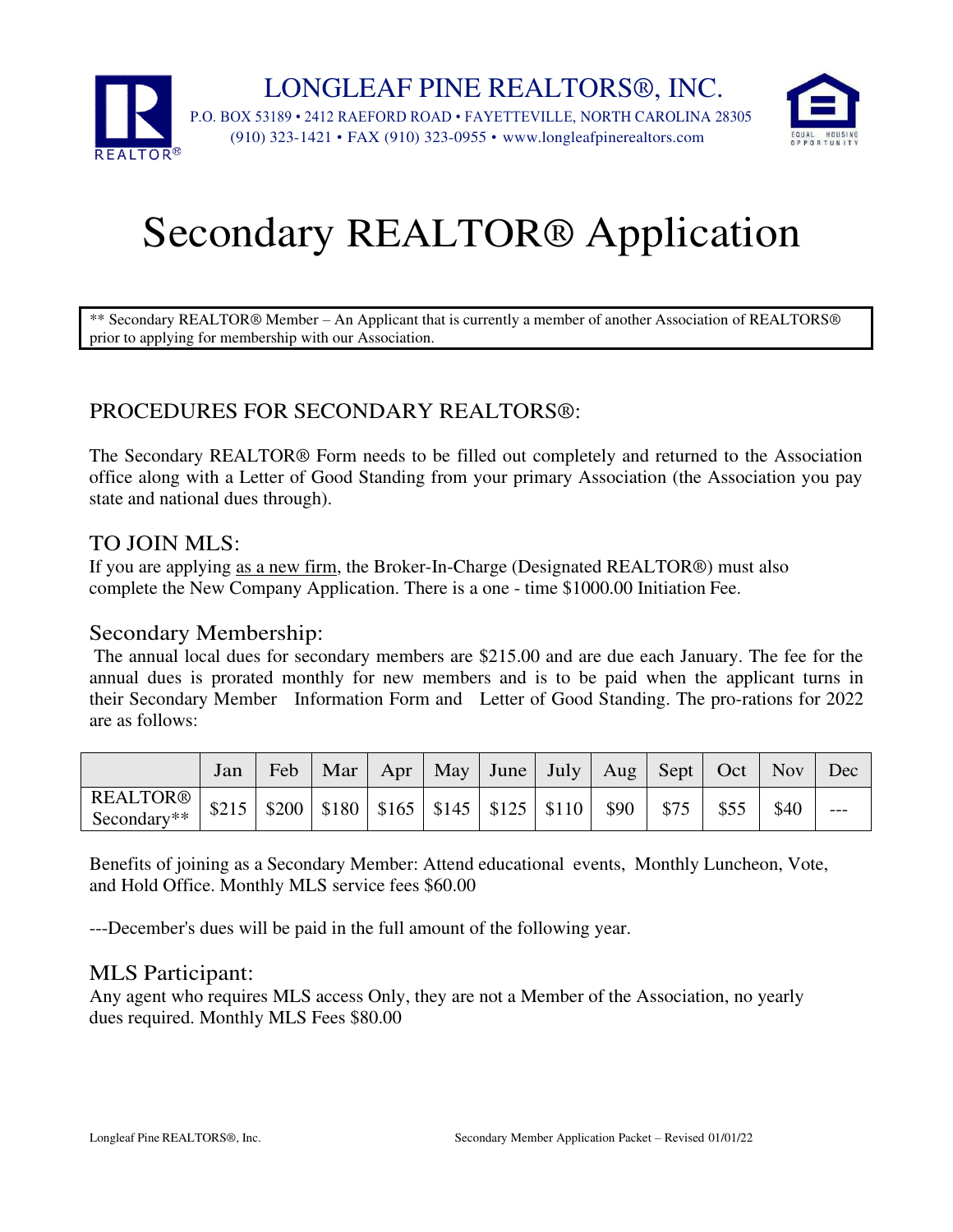## MLS Membership/Service Fees for REALTORS® of Other Associations



Per NAR® Board of Choice we Cannot Force Agents to Join LPR® to Gain Access to our MLS.

We are Allowed to Charge a Higher Fee for LPR® Non-Member MLS Participants to Cover Cost of Code of Ethics/Professional Standards Enforcement.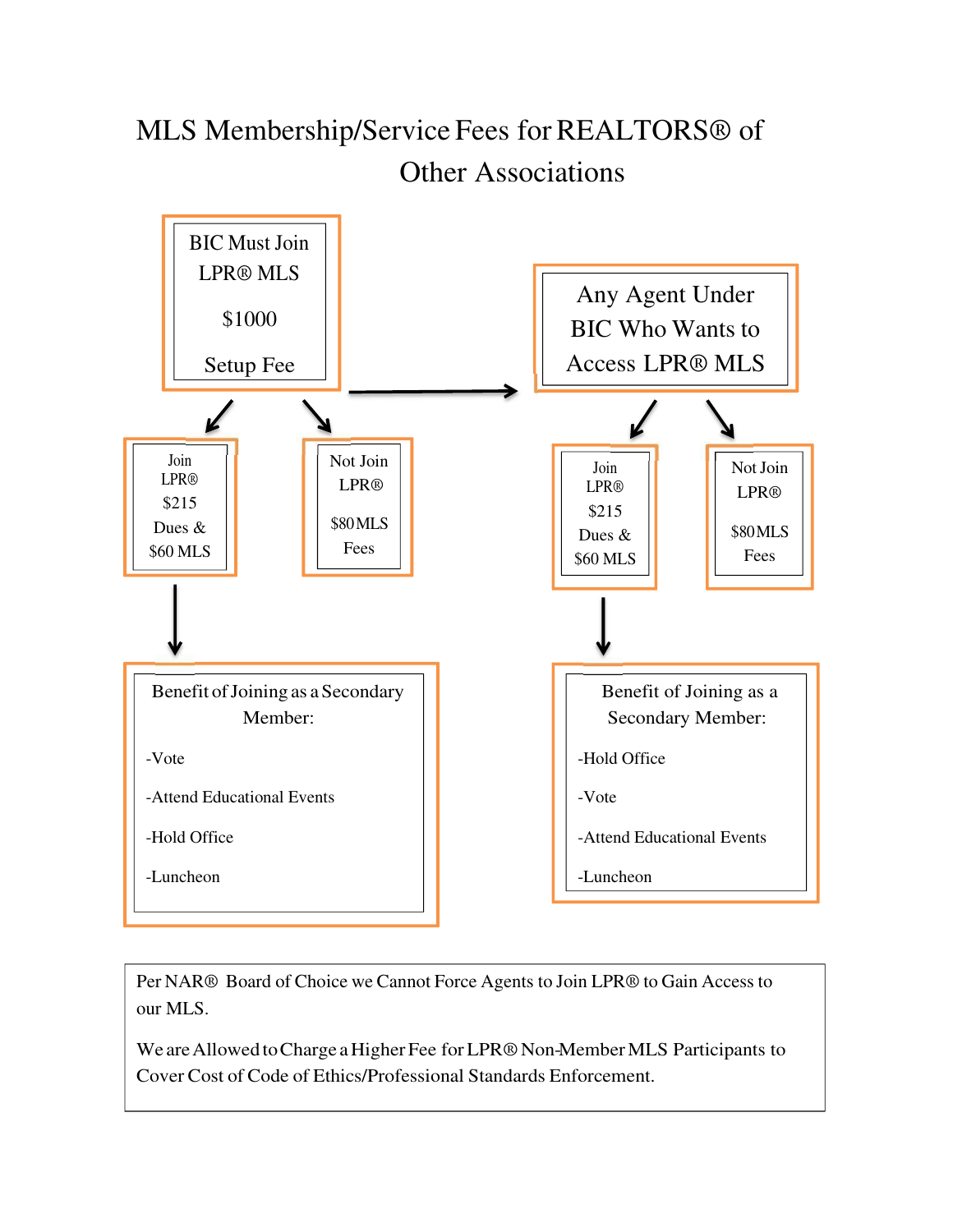LONGLEAF PINE REALTORS®, INC. P.O. BOX 53189 • 2412 RAEFORD ROAD • FAYETTEVILLE, NORTH CAROLINA 28305 (910) 323-1421 • FAX (910) 323-0955 • [www.longleafpinerealtors.com](http://www.longleafpinerealtors.com/)





To serve you more effectively, please call the Association office at (910) 323-1421 to schedule an appointment to get your Supra eKEY. Please note that your appointment will take about 30 minutes.

eKEY:

Using eKEY software turns your smartphone into a lockbox key. You may use your BlackBerry, iPhone, or Android powered phone. The eKEY fee is billed around the 23rd of each month by debit or credit card only. The Activation Fee must be paid for during your initial setup appointment.

| <b>Start Date</b> | <b>End Date</b> |              | Monthly<br>Service Fee | <b>Activation Fee</b> |  |  |
|-------------------|-----------------|--------------|------------------------|-----------------------|--|--|
| 06/21/21          | 06/21/22        | <b>Basic</b> | \$18.44                | \$50.00               |  |  |
| 06/21/21          | 06/21/22        | Professional | \$28.88                | \$50.00               |  |  |

#### KEYBOXES:

You may purchase a Supra BT iBox from the Association for \$110.00.